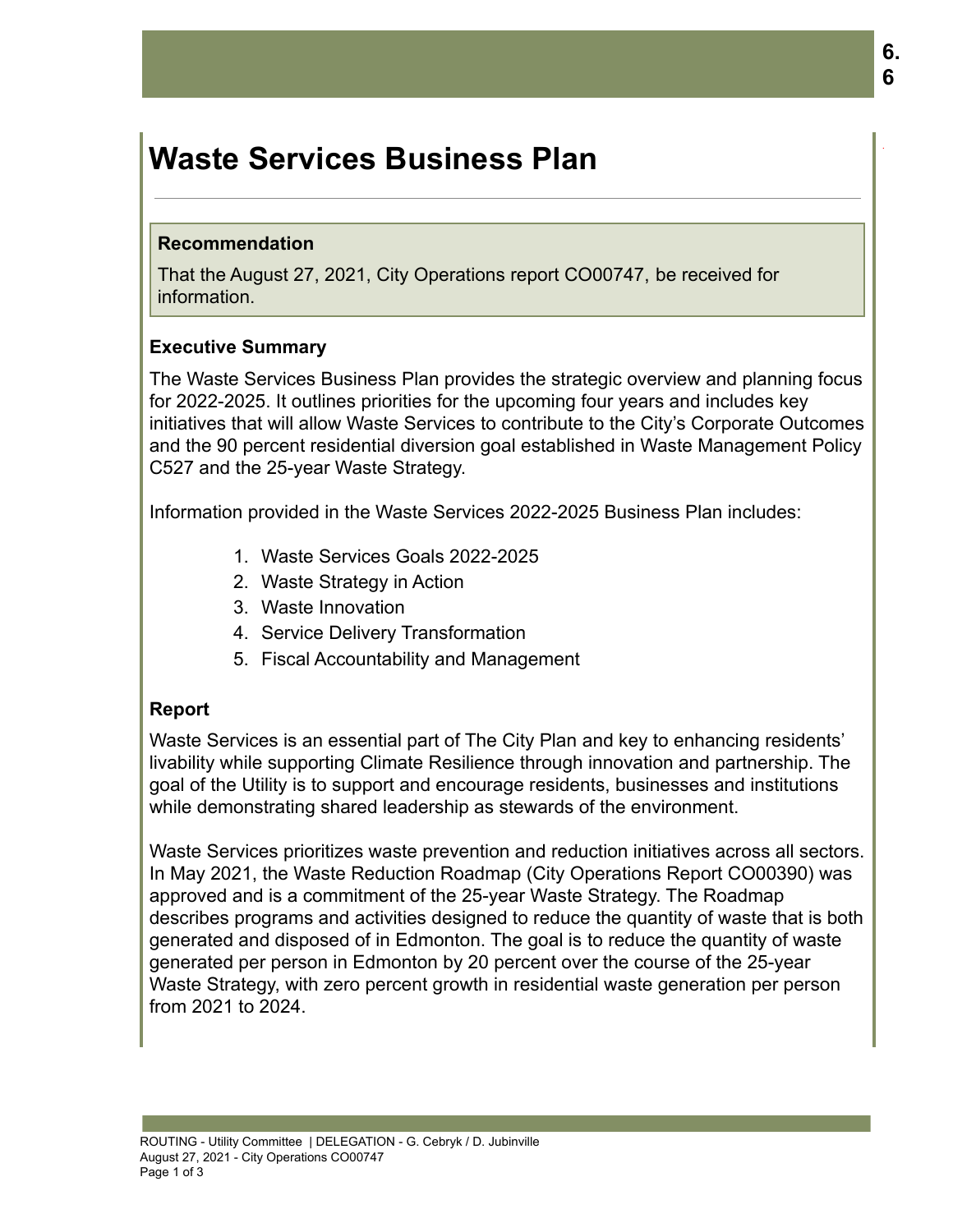Stable and consistent utility rates remain a focus for the next four years. The Business Plan (Attachment 1) also highlights the service delivery transformation and the ability to earn revenue from the sale of waste byproducts and assets to continue to achieve this goal. The service delivery transformation will be achieved through technology deployment, process optimization and will enhance operational efficiency. Enhanced employee engagement and a continued safety culture will help improve productivity and retain top talent.

The Business Plan outlines how Waste Services will continue to make transformational impacts through the 25-year Waste Strategy, provide an essential service to Edmontonians while maintaining full cost recovery, and improve the employee and resident experience to support adaptation of new waste systems. Over the next four years, Waste Services plans to deliver the following:

- A single unit residential diversion rate of approximately 70 percent by 2025.
- Implementation of actions from the Waste Reduction Roadmap to promote zero percent growth in residential waste generation per person in Edmonton.
- Enhancement of the Corporate Three-Stream Waste Program and alignment with other corporate utility management best practices.
- A mandatory source separation program for the multi-unit sector receiving communal collection.
- An Industrial, Commercial and Institutional Sector Program strategy and business plan.
- Service delivery transformation, focusing on efficiency, effectiveness, citizen experience and information technology to deliver stable and consistent utility rates.
- Enhanced asset optimization and innovation.

Waste Services' monthly utility rates support a variety of programs and facilities as seen in Attachment 2.

#### **Corporate Outcomes and Performance Management**

| <b>Corporate Outcome(s):</b> Edmonton is an environmentally sustainable and resilient city |                                                  |            |                                                                          |
|--------------------------------------------------------------------------------------------|--------------------------------------------------|------------|--------------------------------------------------------------------------|
| Outcome(s)                                                                                 | Measure(s)                                       | Result(s)  | Target(s)                                                                |
| Edmonton is an environmentally<br>sustainable and resilient city                           | Single Unit Residential<br><b>Diversion Rate</b> | 2020 - 18% | $2021 - 40%$<br>$2022 - 60%$<br>$2023 - 65%$<br>2024 - 66%<br>2025 - 70% |